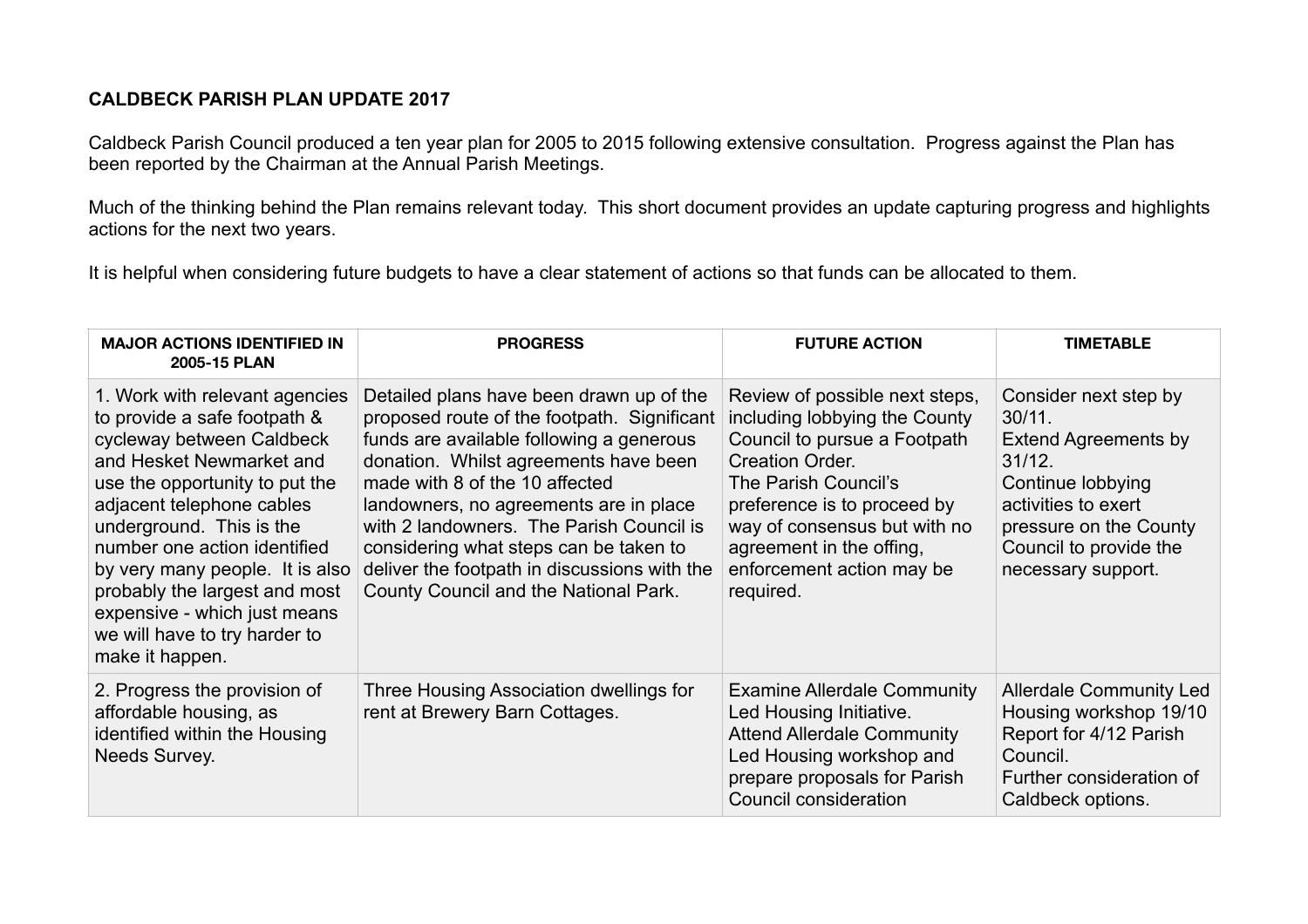| <b>MAJOR ACTIONS IDENTIFIED IN</b><br>2005-15 PLAN                                                     | <b>PROGRESS</b>                                                                                                                                                                                                                                                                                                                                                                                                                                                                                          | <b>FUTURE ACTION</b>                                                                             | <b>TIMETABLE</b> |
|--------------------------------------------------------------------------------------------------------|----------------------------------------------------------------------------------------------------------------------------------------------------------------------------------------------------------------------------------------------------------------------------------------------------------------------------------------------------------------------------------------------------------------------------------------------------------------------------------------------------------|--------------------------------------------------------------------------------------------------|------------------|
| 3. Promote the preservation of<br>important facilities and<br>amenities identified within the<br>Plan. | Following potential closure of Caldbeck<br>shop late 2015, the Parish Council<br>instigated a public meeting to save it.<br>Caldbeck and Hesket Newmarket Village<br>shops successfully operating.<br>Doctors' Surgery highly regarded.<br>The Parish Council considered future<br>options to save bus route without success.<br>Some routes withdrawn following ending<br>of County Council subsidies. Tysons now<br>provide services on Tuesday &<br>Wednesday to Wigton and Carlisle<br>respectively. | Further consideration of public<br>transport facilities and tailored<br>services to meet needs.  |                  |
| 4. Investigate provision of<br>public WCs, including<br>disabled, in Hesket<br>Newmarket and Caldbeck. | Disabled toilet access at Caldbeck<br>Methodist Chapel.<br>No facilities for Hesket Newmarket.                                                                                                                                                                                                                                                                                                                                                                                                           | <b>Consider use of Caldbeck</b><br>Church during opening hours.                                  |                  |
| 5. Promote a local chiropody<br>service, preferably through the<br>Surgery.                            | Available via Northern Fells Group. Also<br>separate provider advertises in Parish<br>Magazine. Caldbeck Surgery provide<br>chiropody services, including as part of<br>diabetes annual reviews.                                                                                                                                                                                                                                                                                                         |                                                                                                  |                  |
| 6. Press for winter gritting of<br>main through routes.                                                | Winter gritting route extended from<br>Caldbeck along unclassified road to<br>Howbeck, Hesket Newmarket.<br>Snow clearing budget for other routes<br>established.                                                                                                                                                                                                                                                                                                                                        | Maintain provision for snow<br>clearing of minor roads not on<br>County Council gritting routes. |                  |
| 7. Pursue local provision of<br>adult education.                                                       | Various services provided via Northern<br>Fells Group.                                                                                                                                                                                                                                                                                                                                                                                                                                                   |                                                                                                  |                  |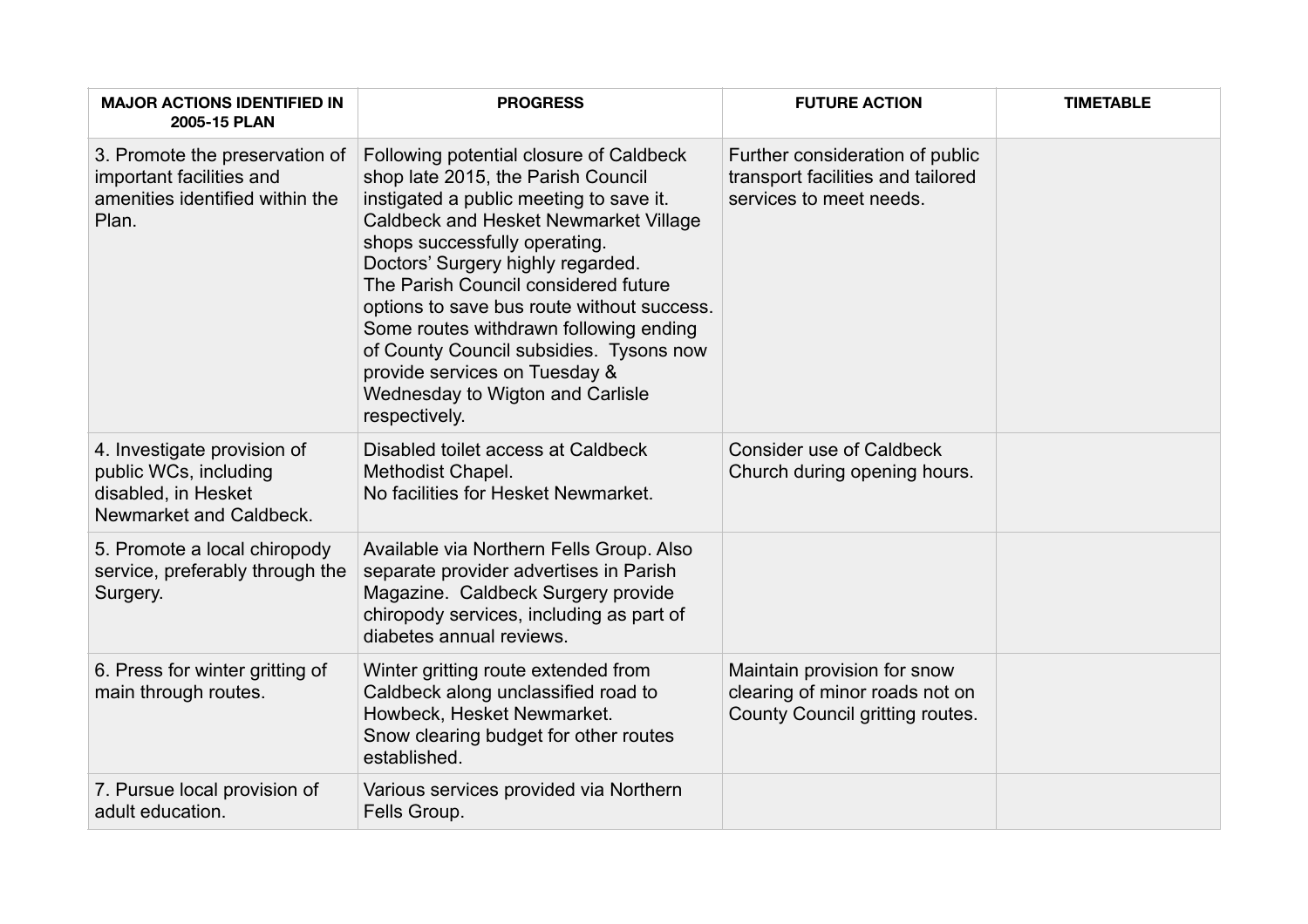| <b>MAJOR ACTIONS IDENTIFIED IN</b><br>2005-15 PLAN                                     | <b>PROGRESS</b>                                                                                                                                                                                                                                                                                                                | <b>FUTURE ACTION</b>                                                                                                                                                                                                                                                                                         | <b>TIMETABLE</b>                                                                                                                                                    |
|----------------------------------------------------------------------------------------|--------------------------------------------------------------------------------------------------------------------------------------------------------------------------------------------------------------------------------------------------------------------------------------------------------------------------------|--------------------------------------------------------------------------------------------------------------------------------------------------------------------------------------------------------------------------------------------------------------------------------------------------------------|---------------------------------------------------------------------------------------------------------------------------------------------------------------------|
| 8. Discuss with the Police<br>Authority, contact with and<br>support of the community. | PCSO reports to all Parish Council<br>meetings and attends when duties permit.<br>Some concerns that local detail of crime is<br>not reported in a timely manner. Raised at<br>Allerdale 3 Tier meeting.                                                                                                                       | Reporting arrangements under<br>review with a need for more<br>timely detail of local incidents.<br>Attend Cockermouth meeting<br>27/10.<br><b>Attend CALC Annual Meeting</b><br>Carlisle 15/11 with presentation<br>by Police Commissioner.<br><b>Explore Cumbria Police</b><br>Community messages Service. | Cockermouth meeting<br>27/10.<br><b>CALC Annual Meeting</b><br>Carlisle 15/11.<br>Report 4/12 Parish<br>Council.<br><b>Register for Community</b><br>Messages 30/11 |
| 9. Support the Northern Fells<br>Group.                                                | Parish Council represented on Northern<br>Fells Group. Annual donation to Northern<br>Fells Group (minibus) included in Parish<br>Council budget.                                                                                                                                                                              |                                                                                                                                                                                                                                                                                                              |                                                                                                                                                                     |
| 10. Contact mobile phone<br>providers about the potential<br>for a local mast.         | Actions taken to support digital inclusion.<br>Vodafone femtocells provided at 4<br>locations in Caldbeck.<br>New phone masts now at Newlands<br><b>Hesket Newmarket and Berrier.</b><br>Support of Northern Fells Broadband.<br>Support for additional mobile masts.<br>Support of new technologies such as<br>home based 4G. | Support of new initiatives and<br>technologies where<br>appropriate.<br>Continued support for Northern<br>Fells Broadband.<br>Continued promotion of the<br>importance of digital inclusion<br>for Caldbeck Parish Council<br>residents.                                                                     |                                                                                                                                                                     |
| 11. Establish a Parish web-<br>site.                                                   | Parish website established.                                                                                                                                                                                                                                                                                                    | <b>Extend use of Parish Website</b>                                                                                                                                                                                                                                                                          | Update web by 30/11<br>with Parish Council<br>papers available                                                                                                      |